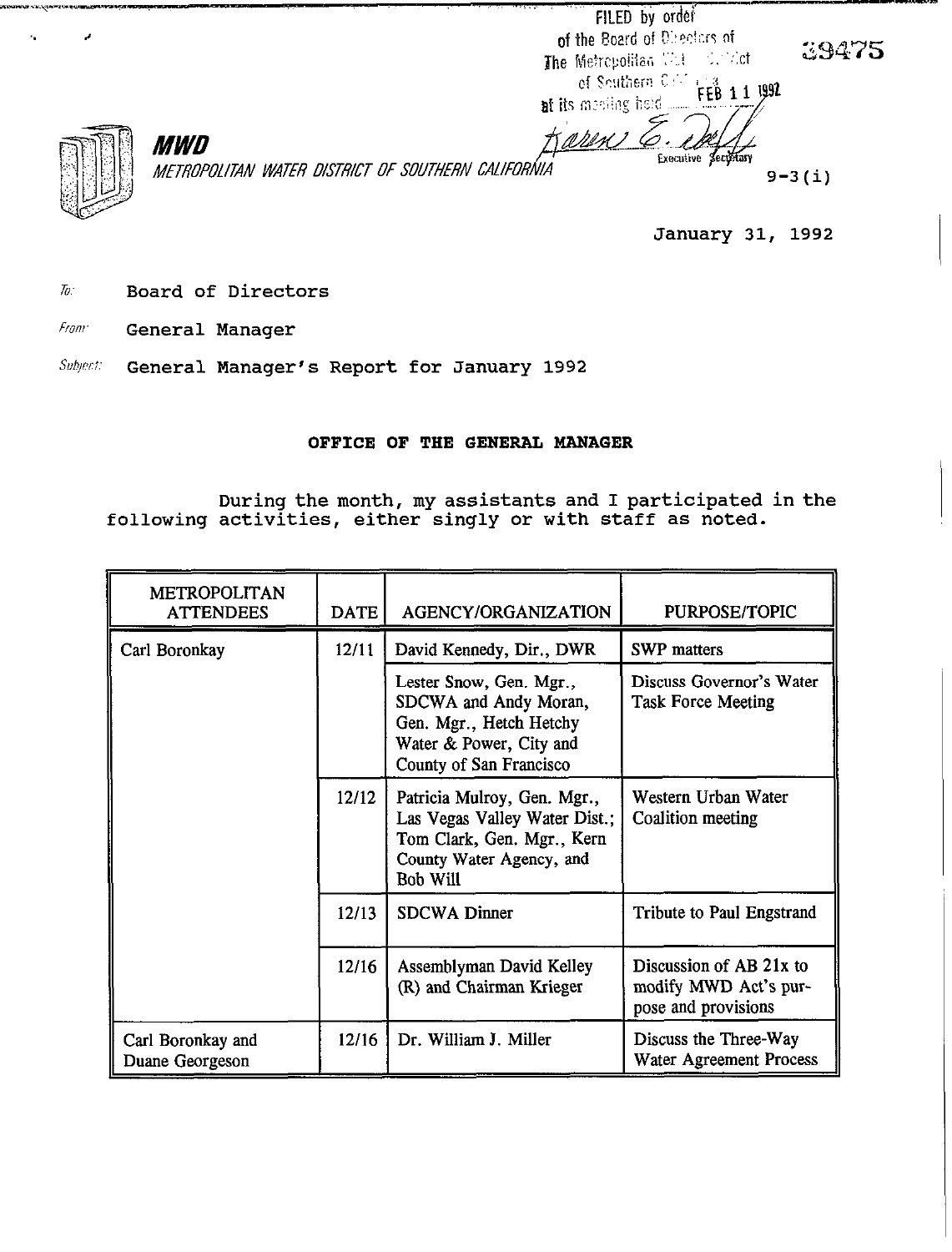# Board of Directors -2 - January 31, 1991

**CONSUMERING AND RELEASED FOR**  $\mathcal{L}(\mathbf{y},\mathbf{y})$  and  $\mathcal{L}(\mathbf{y},\mathbf{y})$ 

 $\mathbf{r}$ 

| <b>METROPOLITAN</b><br><b>ATTENDEES</b>                                                                                                                        | <b>DATE</b> | <b>AGENCY/ORGANIZATION</b>                                                                                                      | PURPOSE/TOPIC                                                                                                                        |
|----------------------------------------------------------------------------------------------------------------------------------------------------------------|-------------|---------------------------------------------------------------------------------------------------------------------------------|--------------------------------------------------------------------------------------------------------------------------------------|
| Carl Boronkay, Duane<br>Georgeson, Chairman<br>Krieger, Vice Chairman<br>Garcia, Directors Griffen,<br>Witt, Killefer, Ibbetson,<br>Knauft, Stelle, and Barker | 12/17       | Mike Radon, Pres. of Kern<br>Co. Water Agency (KCWA)<br>Bd.; Henry Garnett, KCWA<br>Director; and other reps. of<br><b>KCWA</b> | Discuss SWP issues includ-<br>ing legislation, Three-Way<br><b>Agreement Process/</b><br>Governor's Water Policy<br>Task Force, etc. |
| Carl Boronkay and staff                                                                                                                                        | 12/17       | Assemblyman Richard Polanco<br>(D)                                                                                              | Discussion of his various<br><b>MWD</b> criticisms                                                                                   |
| Carl Boronkay                                                                                                                                                  | 12/18       | Larry Goldzband, Deputy<br>Cabinet Secretary, Governor's<br>office                                                              | Review State water prob-<br>lems                                                                                                     |
|                                                                                                                                                                | 12/19       | Phillip Williams, Vice Chmn.,<br>Times Mirror Co.; & Thomas<br>Maddock, Pres., Boyle Engi-<br>neering Co.                       | Briefing on activities of<br><b>Californians</b> for Water                                                                           |
| Carl Boronkay and<br>Mike McGuire                                                                                                                              | 12/20       | Kevin Bacon of Price Water-<br>house                                                                                            | Discussion of Manager's<br>Strategic Plan                                                                                            |
| Carl Boronkay and<br>Tim Quinn                                                                                                                                 | 12/26       | Peter Lewis of Blackwell Co.                                                                                                    | Potential water marketing                                                                                                            |
| Carl Boronkay                                                                                                                                                  | 1/2         | Art Littleworth and Greg<br>Wilkinson of Best, Best, and<br>Krieger                                                             | Bay/Delta Hearings update                                                                                                            |
| Carl Boronkay and<br>Ray Corley                                                                                                                                | 1/7         | Senator Ruben Ayala (D)                                                                                                         | Review water legislation                                                                                                             |
| Carl Boronkay                                                                                                                                                  | 1/8         | <b>Consultant David Schuster</b>                                                                                                | Seymour Bill, SB 2016                                                                                                                |
|                                                                                                                                                                |             | Three-Way Steering<br>Committee                                                                                                 | <b>Issues review</b>                                                                                                                 |
|                                                                                                                                                                |             | Assemblyman Richard Katz<br>(D)                                                                                                 | Discussion of AB 2090<br>(water marketing)                                                                                           |
|                                                                                                                                                                |             | <b>Consultant to Senator Herschel</b><br>Rosenthal (D)                                                                          | Discussion of SB 1270<br>(PUC jurisdiction)                                                                                          |
|                                                                                                                                                                | 1/15        | Charles Shreves, Gen. Mgr.,<br>IID, and IID rep. Lloyd Allen                                                                    | Colorado River matters                                                                                                               |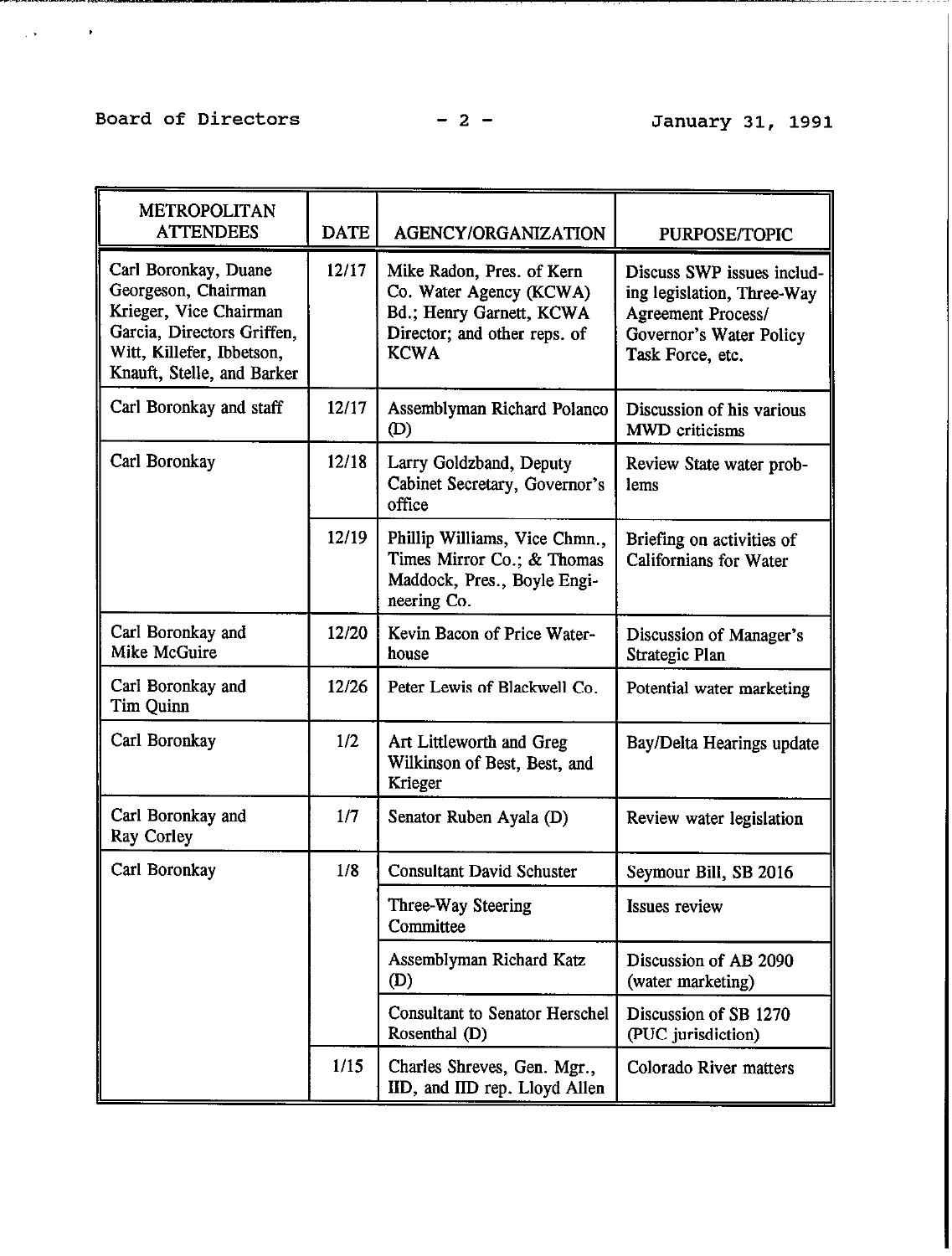$\mathcal{L}(\mathbf{x})$  and  $\mathcal{L}(\mathbf{x})$ 

| <b>METROPOLITAN</b><br><b>ATTENDEES</b>     | <b>DATE</b> | AGENCY/ORGANIZATION                                                                                                                                                                                                                                                                            | PURPOSE/TOPIC                                                                    |
|---------------------------------------------|-------------|------------------------------------------------------------------------------------------------------------------------------------------------------------------------------------------------------------------------------------------------------------------------------------------------|----------------------------------------------------------------------------------|
| Carl Boronkay                               | 1/21        | Tom Clark, Gen. Mgr., Kern<br><b>County Water Agency</b>                                                                                                                                                                                                                                       | Water marketing                                                                  |
| Carl Boronkay,<br>Mike McGuire, and staff   | 1/22        | Small, Minority, and Women-<br><b>Owned Businesses</b>                                                                                                                                                                                                                                         | Information symposium for<br>business entrepreneurs                              |
| Carl Boronkay                               | 1/22        | Sup. Ben Austin and Joan<br>Wilson Anderson, Chair. &<br>Exec. Dir. So. Calif. Water<br>Committee                                                                                                                                                                                              | Southern California Water<br>Committee activities                                |
|                                             | 1/23        | CWRA Admin. Council                                                                                                                                                                                                                                                                            | Meeting                                                                          |
|                                             |             | Calif. Urban Water Agencies                                                                                                                                                                                                                                                                    | Organizational activities                                                        |
|                                             |             | David Kennedy, Dir., DWR                                                                                                                                                                                                                                                                       | State water matters                                                              |
|                                             |             | David Schuster                                                                                                                                                                                                                                                                                 | State water matters                                                              |
| Dick Balcerzak,<br>Gary Snyder, and staff   | 12/19       | Participate with citizens and<br>civic officials at Garvey Coop-<br>erative Committee Meeting                                                                                                                                                                                                  | Discuss repairs to Garvey<br>Reservoir and to surround-<br>ing homes             |
| Dick Balcerzak and<br>Tom Drescher          | 1/21        | William Von Klug, relocation<br>assistance program consultant                                                                                                                                                                                                                                  | Relocation assistance for<br>homeowners surrounding<br>potential reservoir sites |
| Duane Georgeson                             | 12/12       | Comr. of Inthl. Boundary &<br>Water Comm., Dr. Narendra<br>Gunaji; Comr. of U.S. Bureau<br>of Reclamation, Dennis Under-<br>wood; Regnl. Dir. of Lower<br>CO Region, Robert Towles;<br>and reps. from CO River Bd.<br>of CA, Imperial Irrigation<br>Dist., and Coachella Valley<br>Water Dist. | Discuss All American<br>Canal Lining Project --<br>consultation with<br>Mexico   |
| Duane Georgeson and<br>Resources Div. staff | 12/13       | Reps. of U.S. Bureau of Rec-<br>lamation and CO River Basin<br>State Reps.                                                                                                                                                                                                                     | Discuss CO River issues                                                          |
| Duane Georgeson                             | 12/16       | Governor Pete Wilson's Water<br>Policy Task Force Public<br>Hearing                                                                                                                                                                                                                            | Commented on policies to<br>guide water resource man-<br>agement in CA           |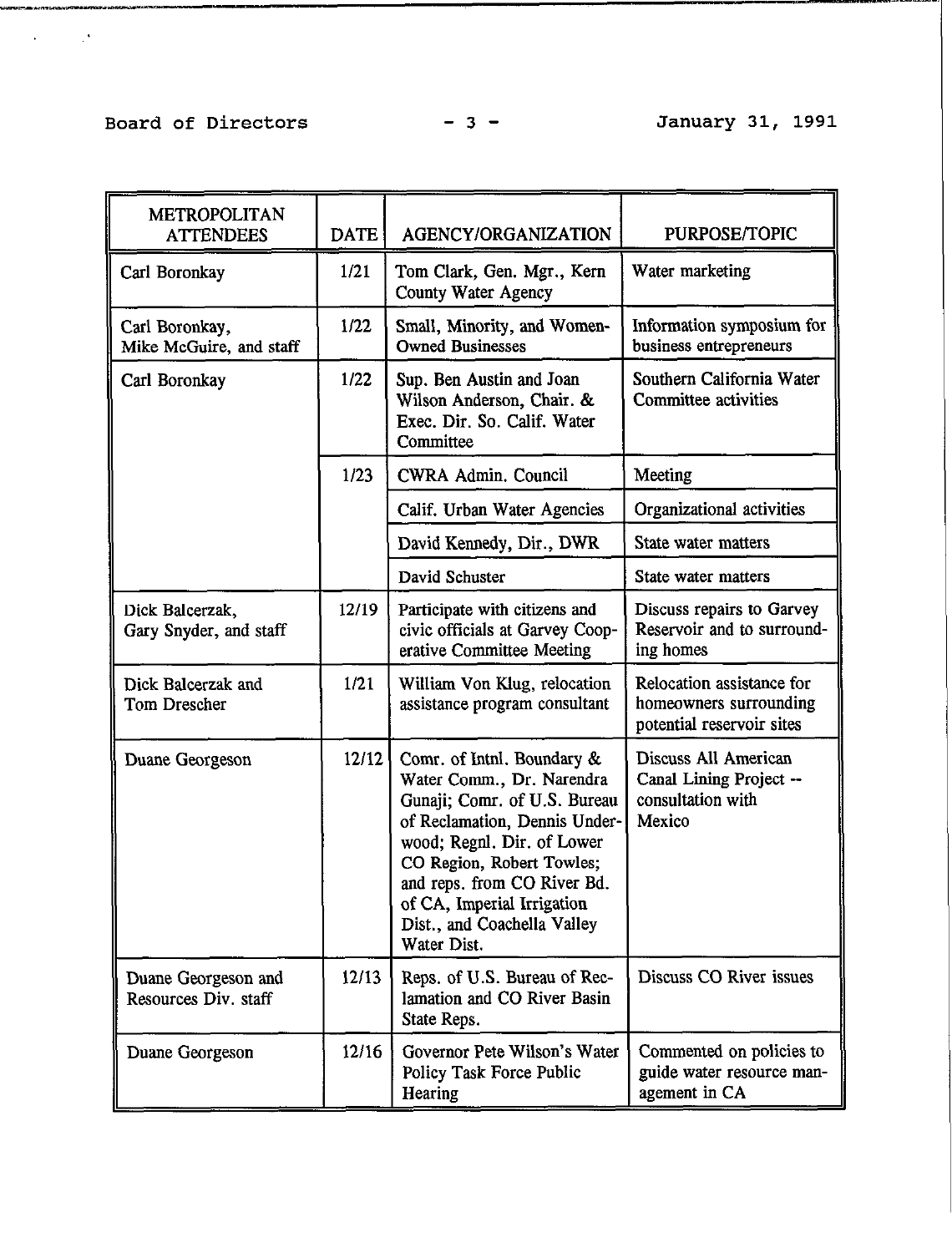## Board of Directors -4 - January 31, 1991

<u> 1990 - Jan James James Barnett, amerikansk politiker (</u>

. As  $\mathcal{O}(\sqrt{2\pi})$ 

| <b>METROPOLITAN</b><br><b>ATTENDEES</b>               | <b>DATE</b>         | AGENCY/ORGANIZATION                                                                                                                                                                       | PURPOSE/TOPIC                                                                                                                         |
|-------------------------------------------------------|---------------------|-------------------------------------------------------------------------------------------------------------------------------------------------------------------------------------------|---------------------------------------------------------------------------------------------------------------------------------------|
| Duane Georgeson and<br>SWP/Conservation Div.<br>staff | 12/17               | MWD auditor for the SWP,<br>Joe Richardson                                                                                                                                                | Discuss 1992 SWP billing,<br>the audit, and water bank<br>accounting                                                                  |
| Duane Georgeson and<br>Chairman Krieger               | 12/18               | CA Legislature Assembly<br>Committee on Utilities and<br>Commerce, chaired by Assem-<br>blywoman Gwen Moore (D)                                                                           | Testimony regarding pro-<br>posed water rate increases                                                                                |
| Duane Georgeson                                       | 1/9/<br>$& 1/10 \\$ | Genl. Mgr. of Las Vegas<br>Valley Water Dist., Patricia<br>Mulroy; Genl. Mgr. of Central<br><b>Utah Water Conservancy</b><br>Dist., Donald Christiansen;<br>and consultant Gerald Gilbert | Meet in Washington, D.C.<br>with various representatives<br>regarding proposed West-<br>ern Urban Water Coalition                     |
| Mike McGuire,<br>Ron Kennedy, and staff               | $1/9 - 10$          | DMR; Deloitte & Touche/<br>IBM; Anderson                                                                                                                                                  | Interviews for Phase Zero<br>consultant                                                                                               |
| Mike McGuire                                          | 1/10                | Century Cable                                                                                                                                                                             | Interview on water supply<br>situation and water rates                                                                                |
| Mike McGuire, Gil Ivey,<br>Lauren Brainard, and staff | 1/15,<br>1/17,22    | JCG Finance Co., Dinwiddie<br>Construction, Great Western<br><b>Bank</b>                                                                                                                  | Discuss impact of WCT<br>Building owner's default on<br>loan to bank                                                                  |
| Mike McGuire                                          | 1/23                | <b>Executive Committee of</b><br>CA/NV Section AWWA                                                                                                                                       | Discuss section budget and<br>other issues                                                                                            |
| Greg Taylor                                           | 12/10               | Riverside County Habitat<br><b>Conservation Agency</b>                                                                                                                                    | Stephen's kangaroo rat<br>mitigation to be required<br>for Lake Mathews Deten-<br>tion Basin project                                  |
|                                                       | 12/13               | <b>UCLA Public Policy Institute</b>                                                                                                                                                       | Possible MWD participa-<br>tion in a mitigation banking<br>conference, to include<br>Eastside Reservoir Project<br>mitigation efforts |
|                                                       | 12/18               | Reps. from City of Hemet and<br><b>Hemet School District</b>                                                                                                                              | <b>Adequacy of Eastside</b><br>Reservoir Environmental<br><b>Impact Report</b>                                                        |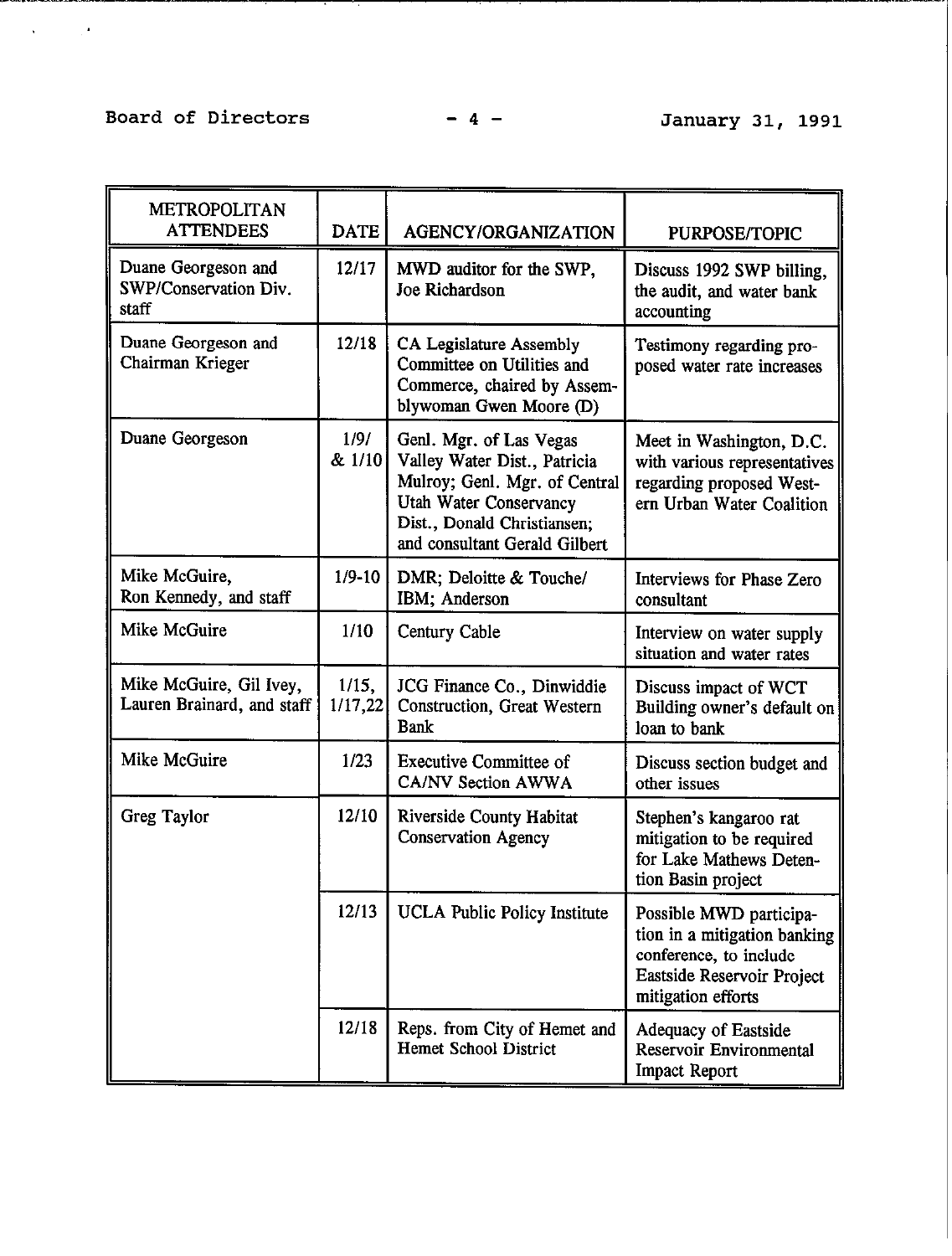# Board of Directors - 5 - January 31, 1991

 $\mathcal{L}(\mathcal{A},\mathbf{A})$  and  $\mathcal{L}(\mathcal{A},\mathbf{A})$ 

| <b>METROPOLITAN</b><br><b>ATTENDEES</b> | <b>DATE</b> | AGENCY/ORGANIZATION                                                                                           | <b>PURPOSE/TOPIC</b>                                                                                                                                                       |
|-----------------------------------------|-------------|---------------------------------------------------------------------------------------------------------------|----------------------------------------------------------------------------------------------------------------------------------------------------------------------------|
| <b>Greg Taylor</b>                      | 12/19       | CA State Dept. of Education,<br>Hemet School Dist., and City<br>of Hemet                                      | School siting issues in<br>connection with Eastside<br>Reservoir Project                                                                                                   |
|                                         | 12/30       | Riverside Co. Habitat Conser-<br>vation Agency and Riverside<br>Co. Regional Parks and Open<br>Space District | Develop multi-species<br>preservation plan for Dom-<br>enigoni, Shipley and Skin-<br>ner areas for application<br>during construction period<br>for Eastside Rsvr. Project |
|                                         | 1/3         | David Kennedy, Dir., DWR                                                                                      | DWR's role in State Dept.<br>of Education's review of<br>school sites near Domeni-<br>goni reservoir site                                                                  |
|                                         | 1/7         | National Water Resources<br>Assn. 1992 Leadership Forum<br>on the Clean Water Act                             | Speaker on mitigation and<br>banking efforts in connec-<br>tion with Eastside Reser-<br>voir Project                                                                       |
|                                         | 1/16        | Riverside Co. Supervisor Kay<br>Ceniceros and San Diego Co.<br>Supervisor John MacDonald                      | Meeting to discuss possible<br>Santa Margarita River<br>Drainage Study                                                                                                     |
|                                         | 1/17        | San Diego Water Authority                                                                                     | Mitigation and mitigation<br>banking agreements                                                                                                                            |
|                                         | 1/21        | Marvin Plenert, Reg. Dir. of<br>U.S. Fish and Wildlife Service                                                | Proposed pre-listing agmt.<br>for species which may be<br>designated as endangered<br>during construction period<br>of Eastside Rsvr. Project                              |
|                                         | 1/27        | Fred Worthley, Reg. Mgr. of<br>CA Dept. of Fish and Game                                                      | Proposed Pre-listing Agmt.<br>for Future Listed Endan-<br>gered Species in Eastside<br>Rsvr. Project construction<br>site                                                  |
|                                         | 1/31        | Solicitor's Office of U.S. Fish<br>and Wildlife Service, and<br>Larry Eng of CA Dept. of<br>Fish and Game     | Proposed Pre-listing Agmt.<br>for Endangered Species at<br>Eastside Rsvr. Project site                                                                                     |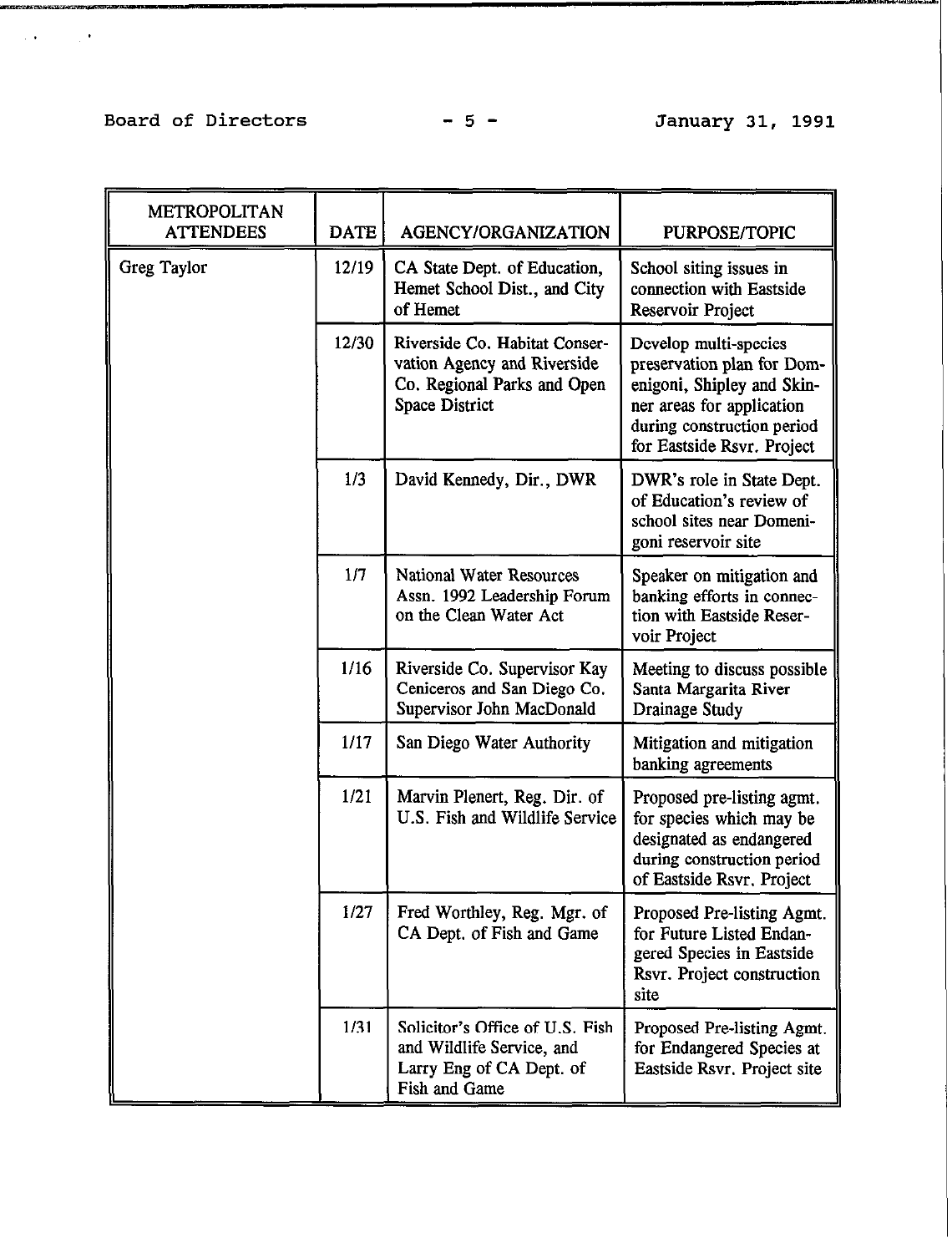#### **OPERATIONS**

Water Supply. The eight-pump flow on the Colorado River Aqueduct (CRA) was reduced to a seven-pump flow during the week of January 6 for performance testing of Unit No. 2 at Eagle Mountain.

Water storage in the terminal reservoirs is listed below, along with the projected storage by the end of the indicated months. Storage in Lake Mathews as of January 21 **was** 158,316 acrefeet (AF); in Lake Skinner it was 39,046 AF.

## **ACTIVE STORAGE IN TERMINAL RESERVOIRS (ACRE-FEET)**

| Reservoir    | Jan. 1<br>Storage | Jan. 1<br>Storage %<br>Of Capacity | Projected<br>Storage By<br>Jan. 31 | Projected<br>Storage By<br>Feb. 29 | Reservoir<br>Capacity<br>(AF) |
|--------------|-------------------|------------------------------------|------------------------------------|------------------------------------|-------------------------------|
| Lake Mathews | 144,800           | 80%                                | 150,000                            | 150,000                            | 182,000                       |
| Lake Skinner | 36,550            | 84%                                | 38,000                             | 38,000                             | 44,000                        |

Active storage in the State Water Project's (SWP) Southern California reservoirs on January **1 totalled** 604,240 AF, or 87 percent of capacity. Active storage as of January 21 was 630,849 AF. The individual reservoirs and their respective storage values follow, along with projected storage values for the respective months.

ACTIVE STORAGE IN SWP SOUTHERN CALIFORNIA RESERVOIRS (ACRE-FEET)

| Reservoir           | Jan.1<br>Storage | Jan. 1<br>Storage %<br>Of Capacity | Projected<br>Storage by<br>Jan. 31 | Projected<br>Storage by<br>Feb. 29 | Reservoir<br>Capacity<br>(AF) |
|---------------------|------------------|------------------------------------|------------------------------------|------------------------------------|-------------------------------|
| <b>Pyramid Lake</b> | 139,500          | 85%                                | 155,000                            | 160,000                            | 166,000                       |
| Lake Castaic        | 276,800          | 91%                                | 285,000                            | 295,000                            | 305,000                       |
| Silverwood Lake     | 67,990           | 92%                                | 68,000                             | 68,000                             | 74,000                        |
| <b>Lake Perris</b>  | 119,950          | 97%                                | 120,000                            | 120,000                            | 124,000                       |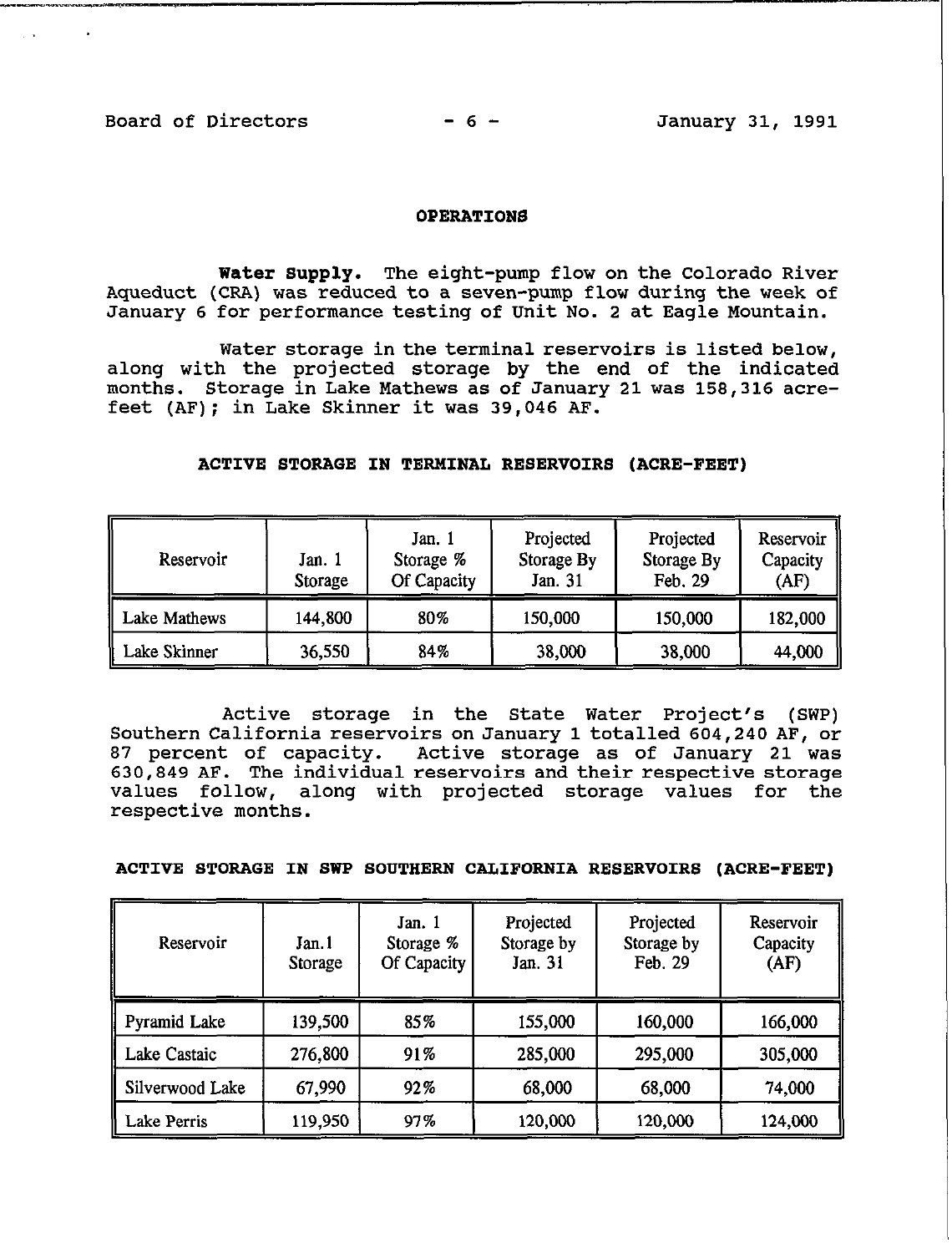Metropolitan took delivery of 65,500 AF of State project water (SPW) in December. For the month of January, it was projected that 20,000 AF of SPW would be required to meet Incremental Interruption and Conservation Plan (Stage V) target demands and discretionary pool deliveries. Total deliveries of SPW to Metropolitan in 1991 were 624,000 AF, including State Water Bank (Bank) deliveries of 215,000 AF, and 10,377 AF that was carried over from the 1990 allocation. Metropolitan has **requested that** 116,000 AF of the 1991 allocation be carried over for delivery in 1992. As of mid-January, approximately 12,000 AF were delivered.

Total San Luis storage as of January 20 was 1,042,700 AF or 51 percent of capacity. The Department of Water Resources' (DWR) share of San Luis storage was 511,000 AF. Storage in Lake Oroville as of January 20 was 1,277,600 AF or 36 percent of capacity. Due to the low run-off amounts in the State watershed, inflow into Oroville has been very low, and the storage level has declined slightly.

System Operations. No SPW is being delivered to the Diemer and Weymouth filtration plants. Lake Skinner contains a six percent blend of SPW. Water sales for December were 163,725 AF, which is 31 percent or 74,702 AF less than the December 1990 record of 238,427 AF.

Hydroelectric Operations. Hydroelectric generation ranged between 40 and 50 megawatts. Total power production in December was 29.8 million Kwh, which is equivalent to the power generated by burning 17.5 thousand barrels of crude oil.

Shutdowns. The shutdown of the East Orange County Feeder No. 2 and that of the Skinner plant to connect the new bypass line were both postponed from original January dates to February.

| <b>SUBJECT</b>                                       | WORK IN PROGRESS/DESCRIPTION                                                                                                     | <b>STATUS OR PURPOSE</b>                                                            |
|------------------------------------------------------|----------------------------------------------------------------------------------------------------------------------------------|-------------------------------------------------------------------------------------|
| CRAPRP Phase VIII                                    | The two remaining performance tests were<br>completed the week of January 6 and the<br>units were released for normal operation  | Phase IX work began<br>January 13                                                   |
| Differential relay<br>problem at Hinds<br>Unit No. 6 | Original differential relays were replaced<br>with ones allowing a greater degree of vari-<br>ance, a standard industry practice | Investigation continues to<br>identify and correct this<br>tripping problem's cause |

### CONSTRUCTION AND MAINTENANCE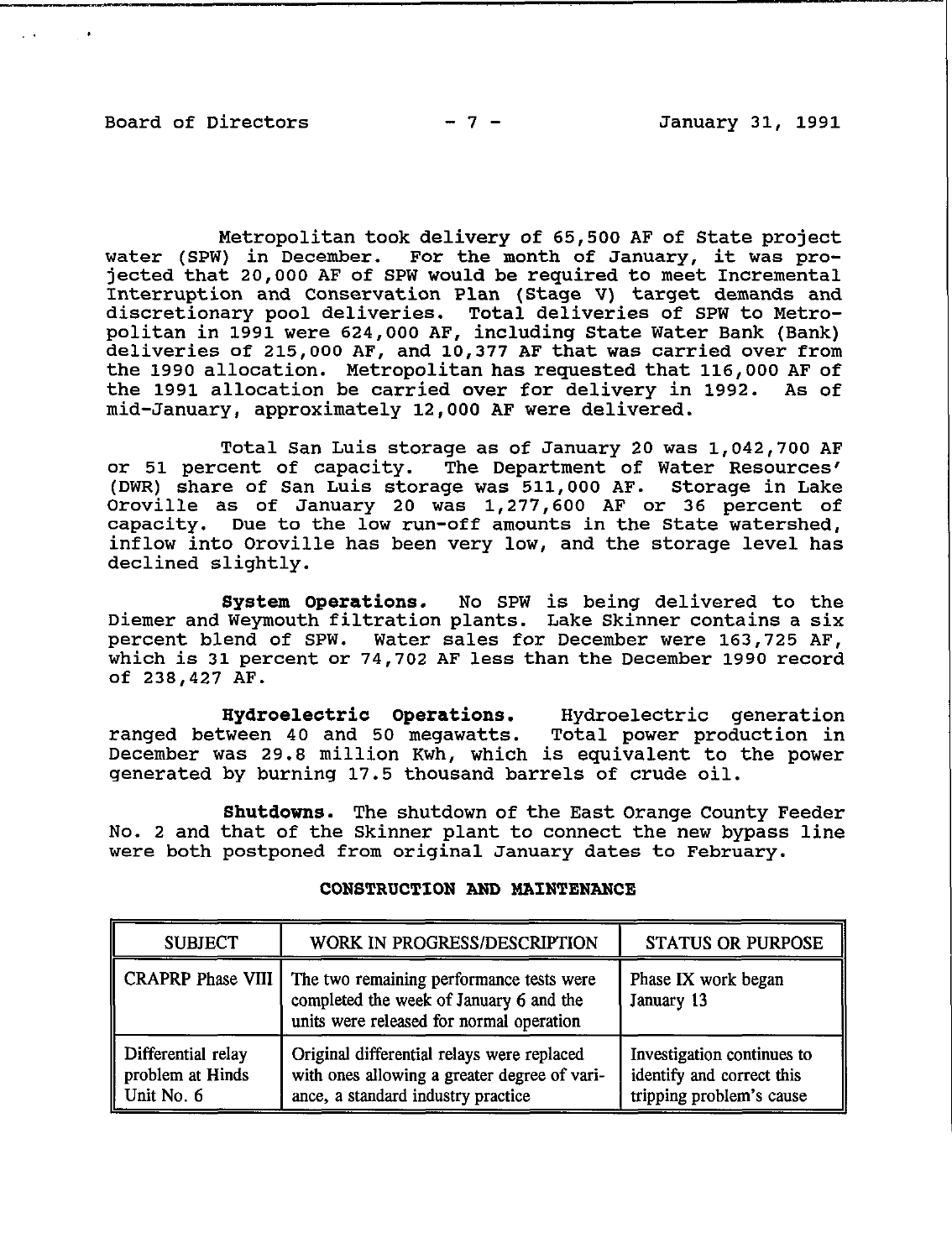## Board of Directors -8 - January 31, 1991

 $\mathcal{A}$  , and  $\mathcal{A}$  ,  $\mathcal{A}$ 

| <b>SUBJECT</b>                                                         | WORK IN PROGRESS/DESCRIPTION                                                                                     | <b>STATUS OR PURPOSE</b>                                                                        |
|------------------------------------------------------------------------|------------------------------------------------------------------------------------------------------------------|-------------------------------------------------------------------------------------------------|
| <b>Service Connection</b><br>USG-3                                     | Enlargement/construction project                                                                                 | Project complete, pending<br>some electrical wiring and<br>instrumentation work                 |
| Shortage of the<br>5,000-volt power<br>cable to the Diemer<br>   plant | Emergency replacement made; the problem<br>originated with chipping and cracking<br>damage to non-shielded cable | All main power cables at all<br>treatment plants will be<br>tested and replaced as<br>necessary |

**Safety and Security.** A crime prevention program was presented to 275 Headquarters employees consisting of an overview<br>on reporting crimes, identifying suspects, and identifying reporting crimes, identifying suspects, and identifying resources available from the Los Angeles Police Department's Northeast Division. Also, security technology and the number of security personnel projected for the anticipated move to the WCT Building are being evaluated,

#### RESOURCES

Water Conservation Agreement with Imperial Irrigation District. Construction of the Z Reservoir and lining of 2.5 miles<br>of lateral canals were completed in December. Automation work of lateral canals were completed in December. associated with operation of the Z Reservoir was scheduled for completion in January. Bid documents were completed for the Plum-Oasis Interceptor reservoir.

All American Canal Lining Project. Negotiations with<br>Imperial Irrigation District were scheduled to resume this month Imperial Irrigation District were scheduled to resume this month regarding the development of regulatory reservoirs along the All American Canal. Due to funding and U. S. Bureau of Reclamation' (Reclamation) staff shortages, completion of the final EIR/EIS for the canal lining project is projected for February 1993, although an agreement is in progress to shorten the schedule.

Colorado River Water Users' Conservation Plan. In response to on-going drought conditions, plus anticipation of significant reductions of water available to Metropolitan from the SWP, Reclamation requested voluntary cooperation from each of the California agricultural entities using Colorado River water (CRW). Palo Verde Irrigation District, Bard **Water** District, Quechan Indian Tribe, Imperial, and Coachella Valley Water District (Coachella) were asked to develop contingency plans to conserve additional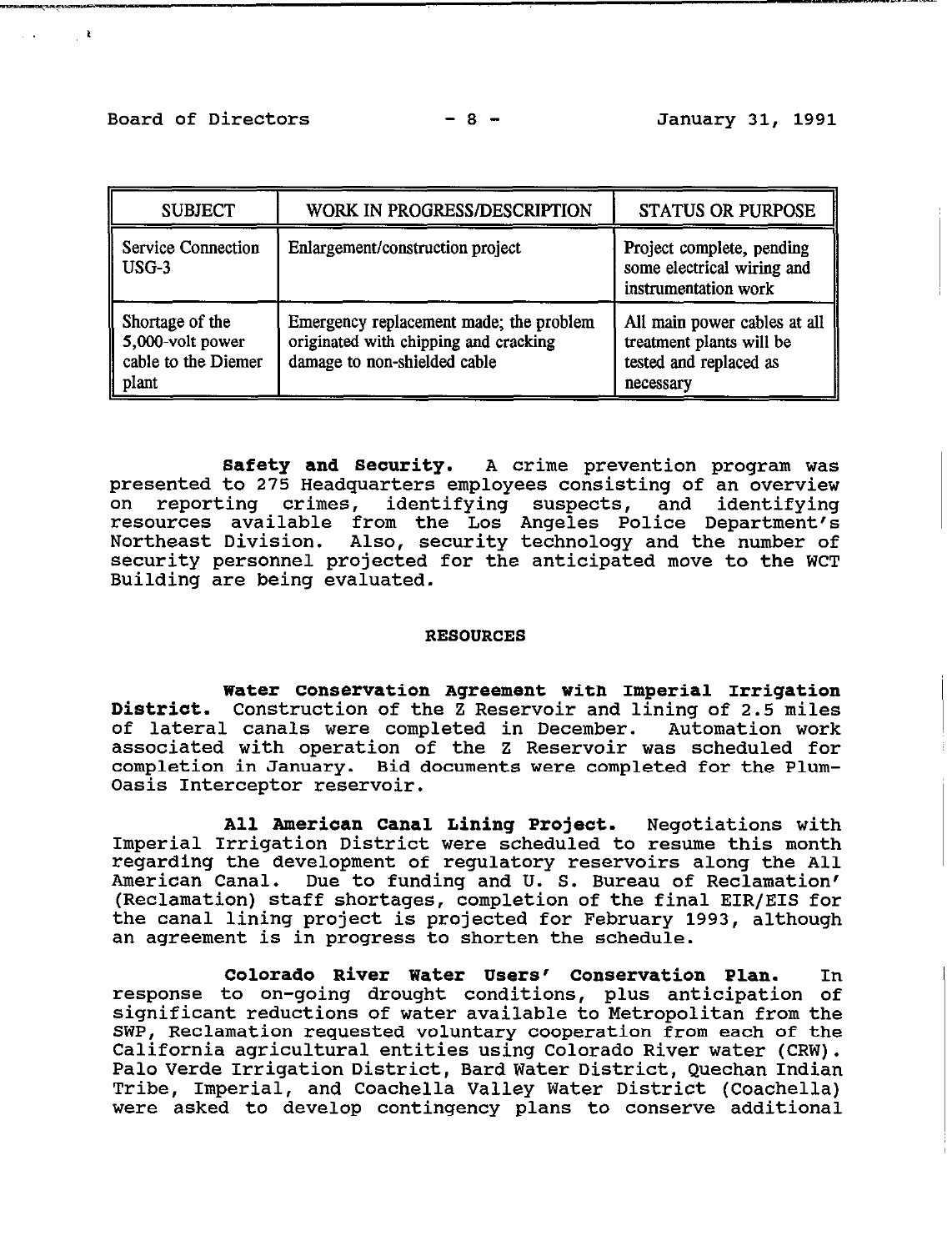$\sim 100$ 

water in 1992. Implementation would be requested if CRW use in the states of Arizona, California, and Nevada is forecasted to exceed 7.5 million AF.

Transfer of **Funds to Upper Colorado River Basin** Fund. Reclamation plans to continue transferring \$1.5 million per year from the Lower Colorado River Basin Development Fund to the Upper Colorado River Basin Fund. The Colorado River Basin Salinity The Colorado River Basin Salinity Control Forum also continued to express its concern about the previous \$10 million transfer of funds, and has suggested further discussion on issues associated with the transfer.

Power Operations. The CRA pumping operation maintained an 8-pump flow during most of December. On December 1 to 2, the pumping operation was reduced to a seven-pump flow to allow performance testing of Unit No. 7 at Gene under the Phase VIII stage of the CRA Pump Rehabilitation Project. From December 3 to 6, the pumping operation was reduced to a six-pump flow to allow separate performance tests on Units Nos. 5 and 7 at Hinds and Unit No. 8 at Iron, also under Phase VIII. During December, 107.4 thousand AF was pumped, and 213.8 million Kwh hours of electrical energy was<br>used. The average pump flow was 7.8-pumps. Projections for The average pump flow was 7.8-pumps. Projections for January average a 7.6-pump flow with 204 million Kwh of energy pumping approximately 102 thousand AF of CRW. No disturbances or outages were reported.

Energy Operations. Energy purchases supplemental to Hoover and Parker supplies in December totalled \$2.2 million for 128 million kWh. Approximately 46 percent was purchased from the Salt River Project, 27 percent from the Western Area Power Administration's Navajo project under the Western Systems Power Pool, and 12 percent from Tucson Electric Power, with the remaining amounts purchased from Arizona Public Services, DWR, and Edison. Edison's incremental energy rate averaged 24.73 mills/kWh during December, compared to the supplemental energy purchases at an average rate of 16.81 mills/kWh. The supplemental energy purchase from economy energy suppliers resulted in a December cost savings of a little over \$1 million. For the month of January, approx $\tilde{i}$ mately 125 million kWh of supplemental *energy* will be needed to meet the projected 7.6-pump flow operation.

*Hydroelectric* **Operations.** Total daily power generation ranged from 32.9 to 43.3 megawatts with all plants operational except for Perris, Coyote Creek, and Red Mountain. Total energy generation for December was 29.8 million kWh with a gross revenue of almost \$1.2 million. The projection for the month of January was 32.1 million kWh and \$1.3 million for generation and revenue.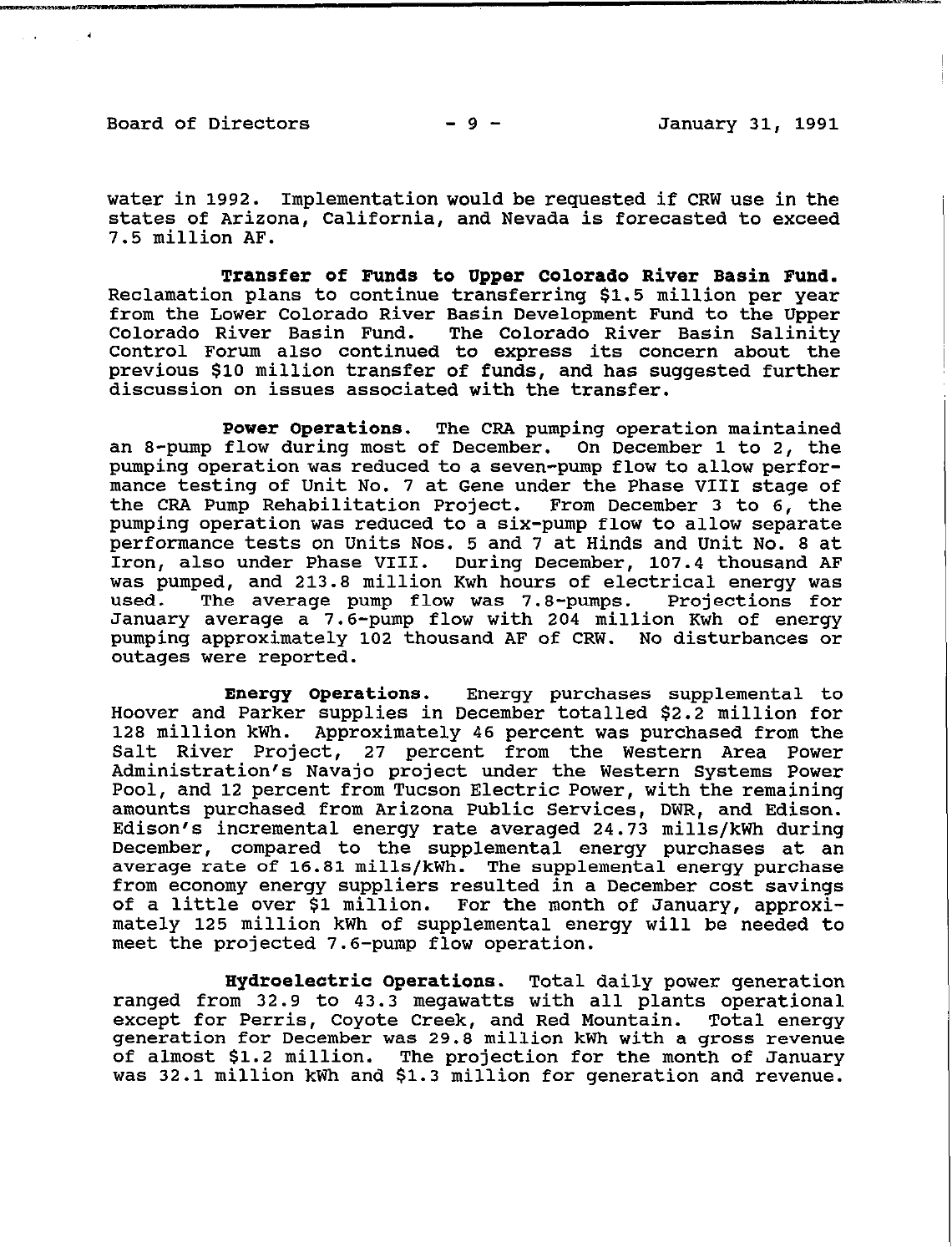.

Power Contracts. Metropolitan transmitted to Edison its estimated available CRA power resources, CRA energy requirements, and unused energy available to the SWP for calendar years 1992 through 2000. The projected energy requirements assume Metropolitan will be able to divert 1.25 thousand AF in 1992, but will be limited to 608.3 thousand AF for 1993, and 626.1 thousand AF per year for 1994 through 2000. To the extent that additional CRW becomes available, CRA loads would increase proportionately. Metropolitan transmitted to DWR its estimate of CRA power operations for calendar year January 1, 1992 through December 31, 1992, and included the anticipation that no surplus CRA energy will be available to sell to DWR nor will any energy be available for exchange during 1992. However, Metropolitan estimates that approximately 852 million kWh will be required in supplemental purchases for its power operations and that such energy could be purchased from DWR depending upon availability and power marketing conditions existing at the time. Regarding the Etiwanda Power Plant's future sales of hydroelectric energy, a draft report was prepared by a consultant containing a detailed analysis of the proposals which will be utilized to determine which of the eight offers received will be most favorable to Metropolitan's interests for power marketing purposes when the 23.9 MW capacity plant, generating approximately 160 million kWh per year, is constructed and operational.

water Reclamation Projects. Eight applications are being processed for the Local Projects Program, and a number of amendments to existing joint participation agreements are being executed.

#### STATE WATER PROJECT AND CONSERVATION

Water Conservation. As required by Assembly Bill 11X, the draft "Drought Contingency Plan to Amend the Regional Urban Water Management Plan for the Metropolitan Water District of Southern California" was completed and presented to the Board for adoption after a public hearing. Workshops were held with member agencies prior to the hearing to assist in local plan development. In a separate matter, requests were received from the City of Santa Monica, Las Virgenes MWD, Los Angeles DWP, and San Diego CWA for continuing Conservation Credit projects.

Water Transfers and Exchanges. The draft EIR/EIS for the Arvin-Edison/Metropolitan Water Storage and Exchange Program has been forwarded to Reclamation for distribution to the public for review, with public hearings scheduled for mid-Warch.

State Water Project. Metropolitan and several other contractors are task force members to investigate and resolve issues associated with the future of the Los Banos Grandes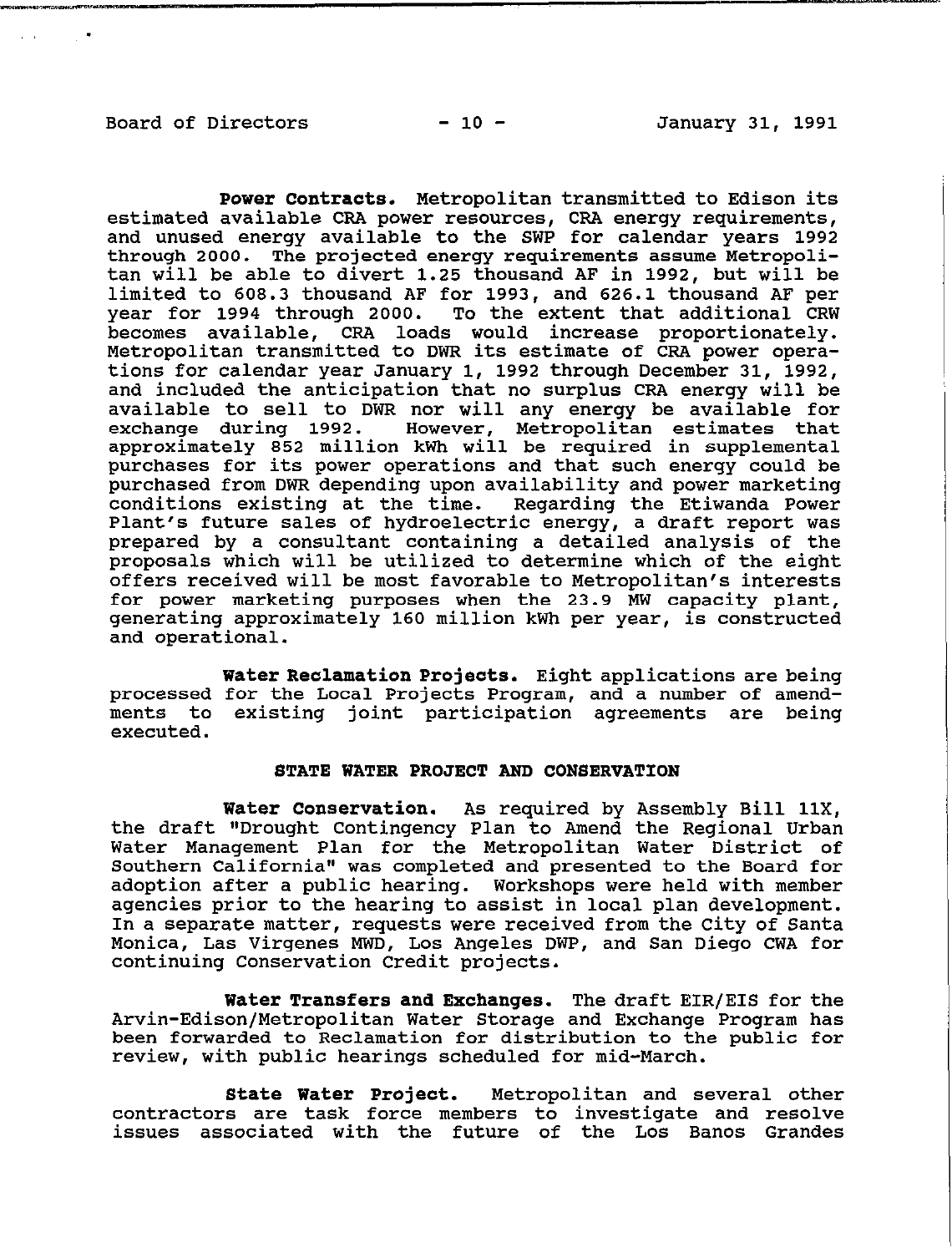## Board of Directors - 11 - January 31, 1991

Reservoir. Financial considerations have caused many SWP contractors to reconsider participation in the project. In regard to 1992 SWP deliveries, Metropolitan is preparing a response to DWR objecting to the decision to approve a firm 20 percent of contractors' entitlement requests for delivery in 1992, because such allocations are based on requests rather than entitlement. Metropolitan also objected to any use of Southern California storage in determining such allocations.

#### WATER QUALITY

Oxidation Demonstration Project. The contractor's sevenday startup test of the oxidation demonstration **plant was** initiated on January 9, with experimentation scheduled for January 27.

Lead and Copper Rule (LCR) Action Plan. Preliminary data from the recent home-tap sampling study indicate that member agencies using 100 **percent Metropolitan** water will **be** in compliance with both the lead and copper action levels stated in the LCR. However, results also indicate that member agencies (and possibly Metropolitan) serving over 50,000 people may have to perform corrosion control studies to show that they have optimized their water treatment to minimize lead levels.

| SPEC. NO. OR<br><b>FACILITY</b>      | <b>SCOPE/PURPOSE</b>                                                                                      | <b>STATUS</b>                                                     |
|--------------------------------------|-----------------------------------------------------------------------------------------------------------|-------------------------------------------------------------------|
| Skinner plant                        | Expand a landfill                                                                                         | Preliminary design continues                                      |
|                                      | Install entrance gate, fencing, and<br>parking lot                                                        | Deferred under the Capital<br><b>Improvement Deferral Program</b> |
|                                      | Install acoustic flowmeters in the<br>outlet conduit to provide accurate<br>flow measurement capabilities | Deferred under the Capital<br><b>Improvement Deferral Program</b> |
|                                      | Install emergency generator                                                                               | Consultant design work complete                                   |
| Diemer plant                         | Relocate entrance gate and security<br>system to prevent unauthorized entry                               | Deferred under the Capital<br><b>Improvement Deferral Program</b> |
| La Verne Water<br><b>Quality Lab</b> | Expansion to accommodate staff<br>increases                                                               | Preliminary design continues                                      |

#### ENGINEERING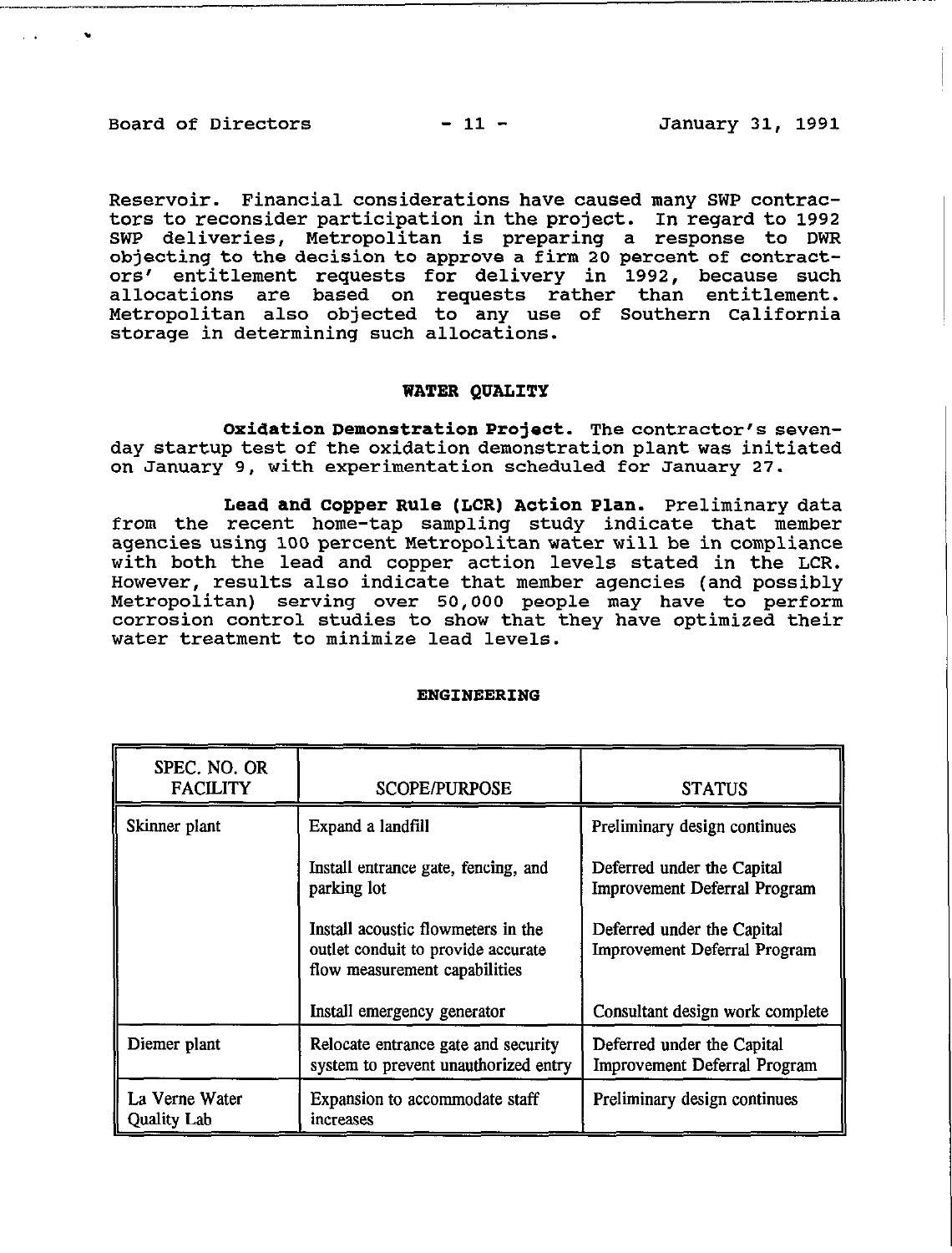## Board of Directors - 12 - January 31, 1991

. **I** 

| SPEC. NO. OR<br><b>FACILITY</b> | <b>SCOPE/PURPOSE</b>                                                                                                                                                                   | <b>STATUS</b>                                                                                                                                    |
|---------------------------------|----------------------------------------------------------------------------------------------------------------------------------------------------------------------------------------|--------------------------------------------------------------------------------------------------------------------------------------------------|
| Weymouth and Diemer<br>plants   | Install emergency generators                                                                                                                                                           | Consultant design work continues                                                                                                                 |
| Mills plant                     | Expansion No. 2 -- expand from 150<br>mgd to 326 mgd for Riverside Co.<br>growth & State Water Treatment<br>Rule compliance regulations                                                | Final design continues                                                                                                                           |
|                                 | Site development work for Expansion<br>No. 2                                                                                                                                           | Final design continues                                                                                                                           |
|                                 | Construct finished water reservoir<br>under Expansion No. 2                                                                                                                            | Final design continues                                                                                                                           |
|                                 | Construct two buildings to house<br>water quality monitoring equipment                                                                                                                 | Preliminary design complete                                                                                                                      |
| Five filtration plants          | <b>Ozonation retrofitting</b>                                                                                                                                                          | Preliminary study continues                                                                                                                      |
|                                 | Install ammonia and chlorine ana-<br>lyzers to ensure compliance with<br><b>SWTR</b> requirements                                                                                      | Final design continues                                                                                                                           |
| All facilities                  | Chemical Containment Program for<br>reducing risk of chemical releases at<br>Metropolitan facilities                                                                                   | Study complete. Board approval<br>obtained for completing final<br>design and construction of all<br>long-term chemical containment<br>projects. |
|                                 | Implement procedures and systems<br>for chlorine neutralization and pre-<br>vention of chlorine release incidents<br>in compliance with Cal/OSHA and<br>Uniform Fire Code requirements | Study continues                                                                                                                                  |
| Domenigoni Reservoir            | Storage reservoir construction                                                                                                                                                         | Engineering studies continue                                                                                                                     |
| Garvey Reservoir                | Consider disposition and repair work<br>alternatives                                                                                                                                   | Studies continue                                                                                                                                 |
|                                 | <b>Environmental Impact Report</b>                                                                                                                                                     | Responding to public comments<br>on the Draft EIR                                                                                                |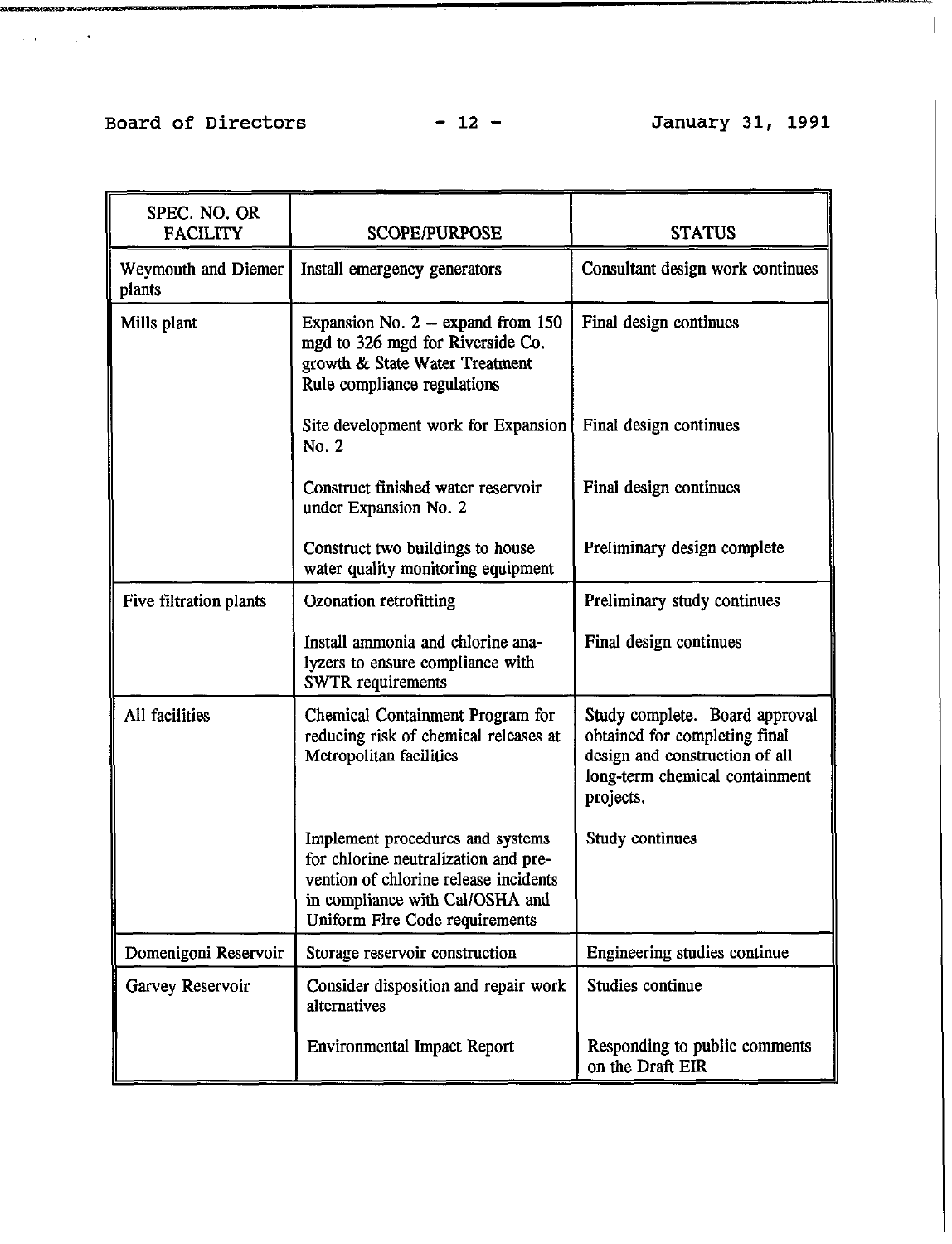## **Board of Directors - 13 - January 31, 1991**

 $\mathcal{L}(\mathcal{A},\mathcal{A})$  and  $\mathcal{L}(\mathcal{A},\mathcal{A})$ 

| SPEC. NO. OR<br><b>FACILITY</b>                         | <b>SCOPE/PURPOSE</b>                                                                                                                    | <b>STATUS</b>                                                                      |
|---------------------------------------------------------|-----------------------------------------------------------------------------------------------------------------------------------------|------------------------------------------------------------------------------------|
| Lake Mathews area                                       | Construct bypass canal to reduce<br>pollution at lake and provide emer-<br>gency delivery capacity to Lower and<br><b>Upper Feeders</b> | Deferred under the Capital<br><b>Improvement Deferral Program</b>                  |
| Rialto Pipeline                                         | Install cathodic protection system                                                                                                      | Final design continues                                                             |
| Distribution system                                     | Evaluation of water quality data,<br>especially following a major earth-<br>quake, under the Emergency Pre-<br>paredness Action Plan    | Deferred under the Capital<br><b>Improvement Deferral Program</b>                  |
| Orange Co. Feeder                                       | Relocate for San Joaquin Hills trans-<br>portation corridor (Reimbursable)                                                              | Preliminary design complete --<br>Board approval obtained to begin<br>final design |
| Etiwanda Power Plant                                    | Construct power plant at Etiwanda<br><b>Control Structure</b>                                                                           | Final design continues                                                             |
| San Jacinto Tunnel,<br>West Portal                      | Seismic modifications                                                                                                                   | Preliminary design continues on<br>second phase                                    |
| All pumping plants,<br>discharge pipelines              | Seismic modifications                                                                                                                   | Consultant study continues                                                         |
| All pumping plants,<br>pump buildings                   | Seismic modifications                                                                                                                   | Final design continues                                                             |
| La Verne facility --<br>auto repair and<br>utility shop | Seismic modifications                                                                                                                   | Preliminary design continues                                                       |
| Olinda PCS                                              | Vibration monitoring study                                                                                                              | Consultant study continues                                                         |
| Rio Hondo PCS                                           | Replace metal building                                                                                                                  | Deferred under the Capital<br>Improvement Deferral Program                         |
| San Fernando Tunnel                                     | Construct Ser. Con. LA-36 for<br>L.A./Glendale/Burbank<br>(Reimbursable)                                                                | Preliminary design complete;<br>waiting for final design deposit                   |
| West Valley Feeder                                      | Enlarge Ser. Con. CA-2<br>(Reimbursable)                                                                                                | Final design continues                                                             |
| L.A. Headquarters                                       | Replace sunscreens, seismic upgrade,<br>space requirements                                                                              | On hold pending Board decision<br>of future site location                          |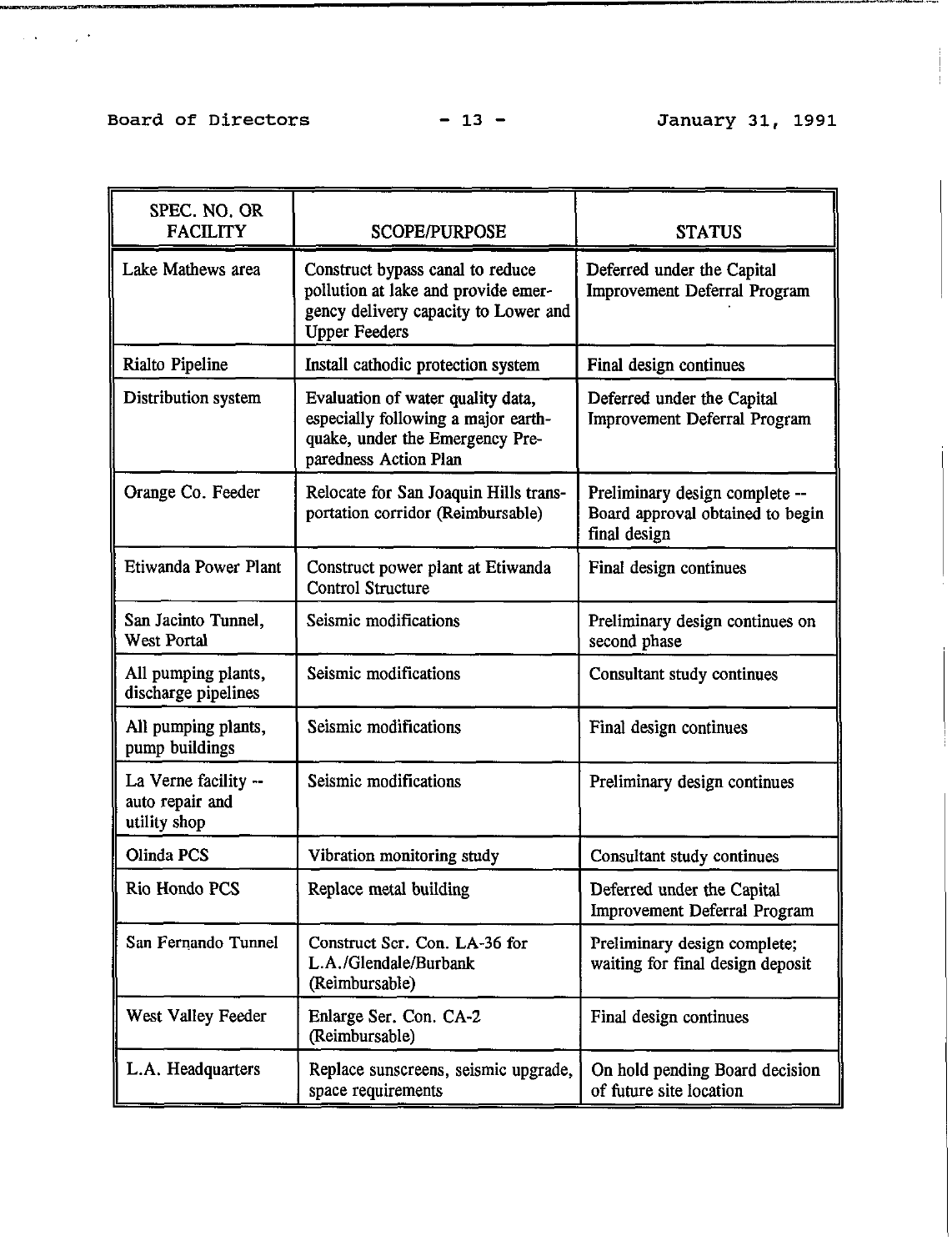: **I** 

| SPEC. NO. OR<br><b>FACILITY</b>   | <b>SCOPE/PURPOSE</b>                                      | <b>STATUS</b>              |
|-----------------------------------|-----------------------------------------------------------|----------------------------|
| Desalination pilot plant<br>study | Demonstration plant 5-mgd capacity<br>concept development | Consultant study continues |
| Spec. 1240A,<br>Jensen Plant      | Furnish hydrofoil flocculators                            | Advertised 1/3/92          |
| Spec. 1241,<br>Mills plant        | Install property fencing                                  | Advertised 1/15/92         |
| Spec. 1249, Weymouth<br>plant     | Renovate softener building roof                           | Advertised 12/11/91        |

#### PLANNING

Residential Landscaping Report. Consultant's final report on residential irrigation indicates that of the 800 households in five study communities within Metropolitan's service area, 60 percent **practiced** some degree of deficit irrigation, while the remaining 40 percent overwatered.

Drought '91 Water Monitoring. Water conservation savings are estimated for each month in 1990 and 1991. For December 1991, unadjusted water use data from the 24 agencies showed a reduction in retail consumption of about 16.6 percent against December 1990. Monthly average high temperature in December 1990 was 66.9 degrees Fahrenheit (F); in 1991, **it was** 67.0 degrees F -- 0.1 degree warmer than 1990 and about 0.1 degree warmer than the 30-year average of 66.9 degrees F. The average rainfall in December 1990 was 0.16 of an inch; in December 1991 it was 1.57 of an inch. The 30-year average rainfall for December is 1.76 of an inch. Adjusted for population growth and climate, December 1991 showed a net 12 percent saving relative to 1990 water use, and 13 percent relative to pre-drought 1987 water use.

The cummulative conservation savings estimates for 1991, adjusted for population growth and climate, are a net 9.2 percent saving relative to 1990 water use, and 18.9 percent compared to pre-drought 1987 water use. Within the calendar year, monthly Within the calendar year, monthly conservation savings relative to 1990 water use, adjusted for population growth and climate, ranged from 4.4 percent in April to 18.2 percent in February. Monthly conservation savings **compared to**  pre-drought 1987 water use ranged from 11.5 percent in January to 15.8 percent in August.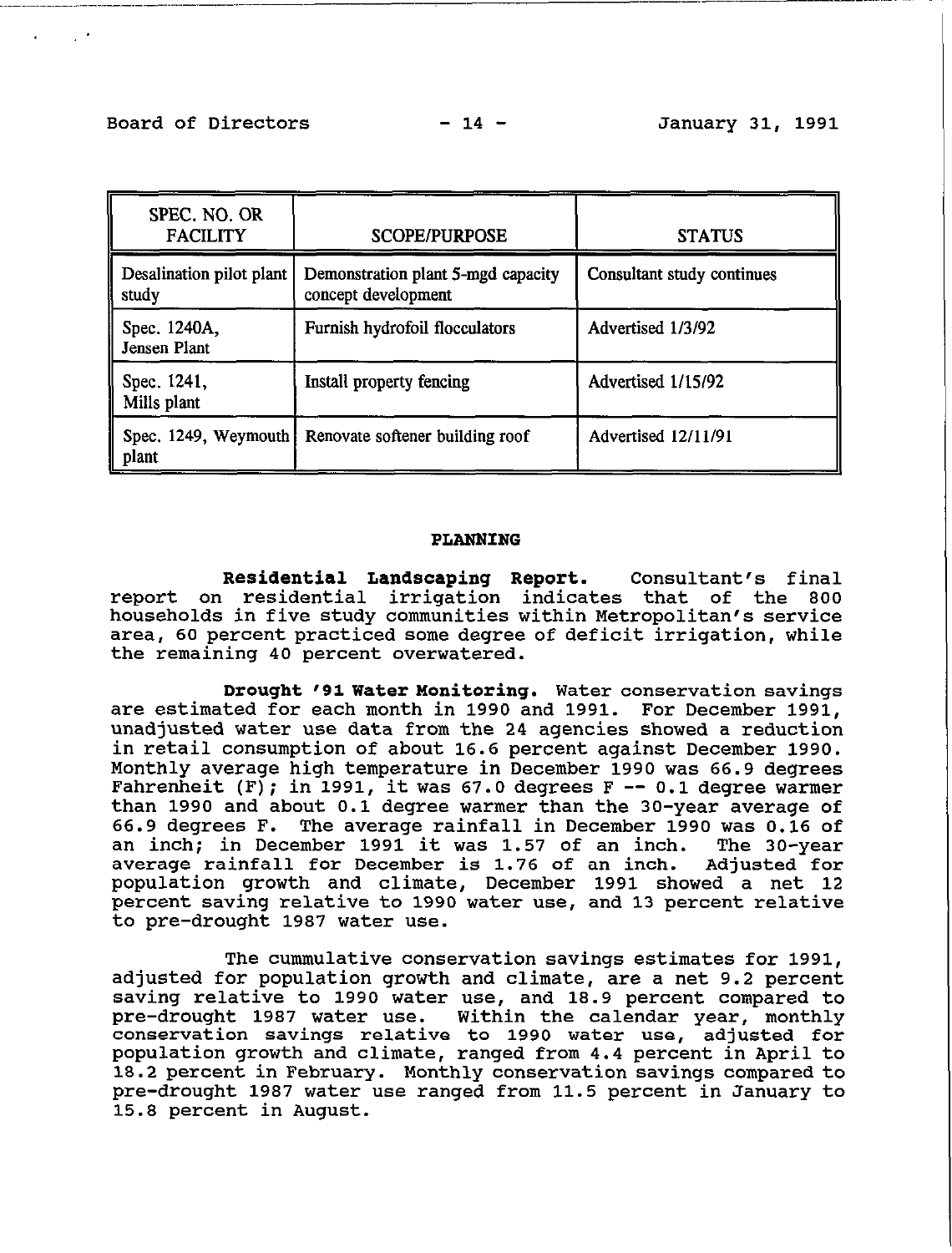and the part

**Eastside Reservoir. A draft, prelisting, multi-species habitat conservation plan (HCP) for seven species found in the Domenigoni Valley, and which are likely to receive federal endangered species status during the next few years, was prepared in conjunction with the U.S. Fish and Wildlife Service. Negotiations are in progress with the Pechanga Indian Reservation to develop a consulting agreement for Native American monitors of cultural resources work.** 

**Foothill** *Feeder Area* **Study. As requested by the Board, work was started on the Foothill Feeder Area Study to investigate the potential for expanding surface and groundwater storage within Metropolitan's Central Service Area, along with enhancing the reliability of meeting existing and projected demands.** 

**Perris Intertie. This project has been delayed pending further review.** 

**Coachella Canal Lining Project. Due to budget constraints, Reclamation ceased preparation of the draft EIR/EIS for the project. Metropolitan and Coachella have reached agreement on additional funding in order to resume work on the project. The agreement is presently under review by Reclamation and, if approved, work will resume this winter.** 

**Garvey Reservoir. Additional analysis is being performed to satisfy the public that the reservoir embankment is seismically stable, and the final EIR will be presented to the Board this Spring.** 

#### **INFORMATION SYSTEMS**

**Telecommunications. Installation of the Computer Branch Exchange (CBX) system for the anticipated occupancy of the WCT Building was scheduled in three phases to begin in early February. This consists of upgrading the Headquarters PhoneMail system, upgrading the CBX at Headquarters and at Pasadena, and installation**  of an additional node at the WCT Building. **construction of the communications room was completed to provide necessary space to accommodate the microwave radios to be installed in February.** 

## **ADMINISTRATIVE SERVICES**

**Purchasing and Stores. Purchase orders and agreements totalling \$3.46 million were issued, and Central Stores' inventory was valued at \$8.4 million, an increase of \$242 thousand from the**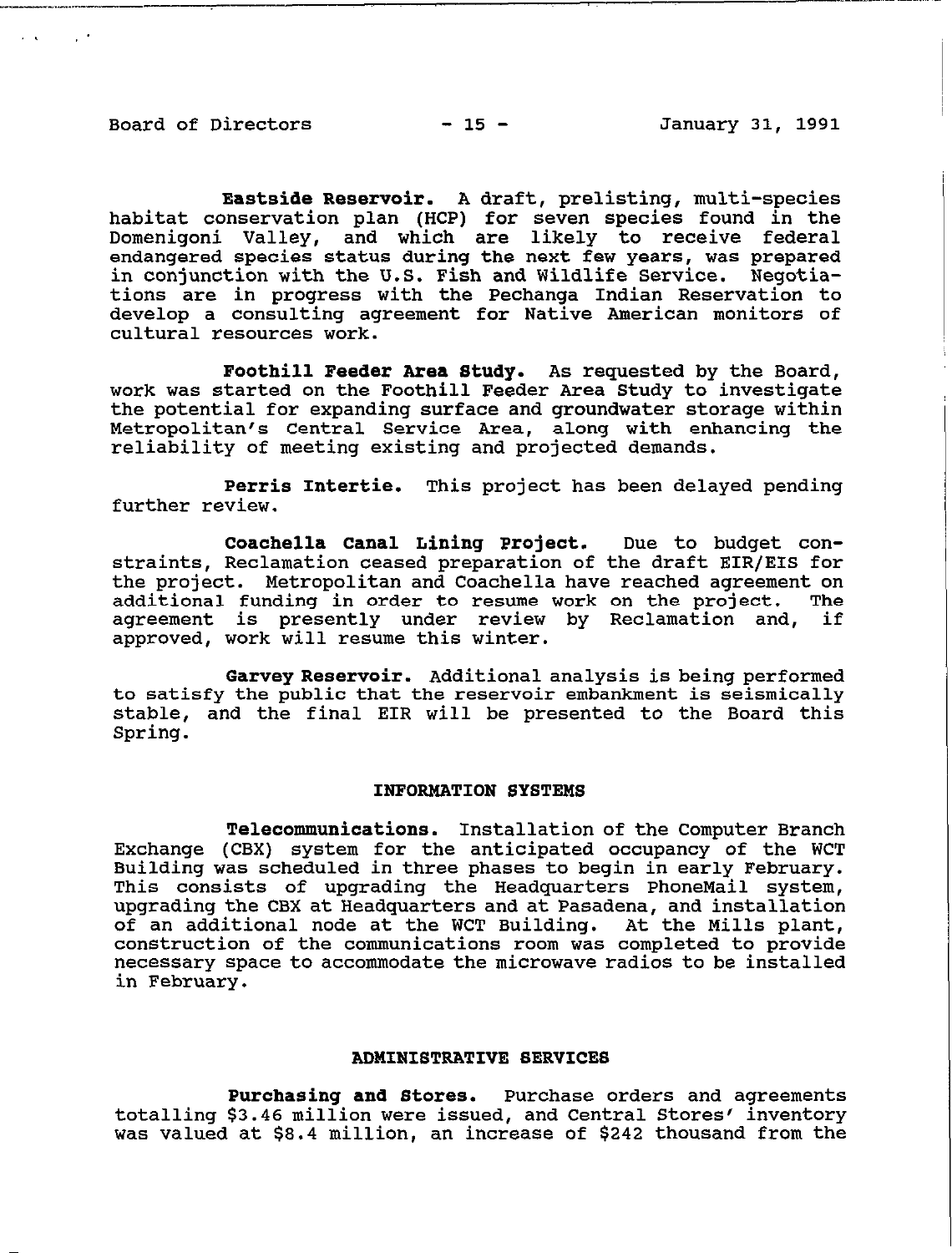Board of Directors  $-16$  -  $-$  January 31, 1991

. **I** 

previous month. The Purchasing Procurement Hotline was implemented to allow vendors to call directly to Purchasing to request information or assistance.

Headquarters Services. A Request for Proposals for food management and vending services for the anticipated WCT Building occupancy needs was issued in December. Six food service firms submitted proposals which are presently under review by staff. Coordination plans are also in progress for installation of voice and data transmission equipment, also at the WCT Building.

**Fleet Management.** Metropolitan's Trip Reduction Plan for the Headquarters facility was approved January 8 by the South Coast Air Quality Management District, as submitted in August 1991 with an average vehicle ridership of 1.39, an increase from 1.23 over the prior year. Participation in the VanPool Program has increased since implementation of the 36144 workweek schedule, and each van now averages 12 to 13 participants per pool.

#### PERSONNEL

Employee Relations. The 36144 alternate workweek schedule was implemented at the beginning of the month, following resolution of concerns about van pools and various work group schedules.

| <b>LIABILITY CLAIMS/WORKERS' COMPENSATION CASES</b>                                                   |              |  |
|-------------------------------------------------------------------------------------------------------|--------------|--|
| Liability or property claims                                                                          | 15 incidents |  |
| Property damage or bodily injury from third parties                                                   | 8 claims     |  |
| District-initiated small claims court actions                                                         | 0 claims     |  |
| Claims against the District by the third party                                                        | 0 claims     |  |
| Workers' Compensation:<br>Claims received during current reporting period                             | 13 claims    |  |
| Fiscal year to date total:<br>No-lost-time cases $= 55$<br>Lost-time cases $= 42$<br>First aid $= 14$ | 111 claims   |  |

Computer Resources. An applicant tracking and referral system called Sigma IV was implemented and training begun for appropriate staff. The system is primarily for use by Recruitment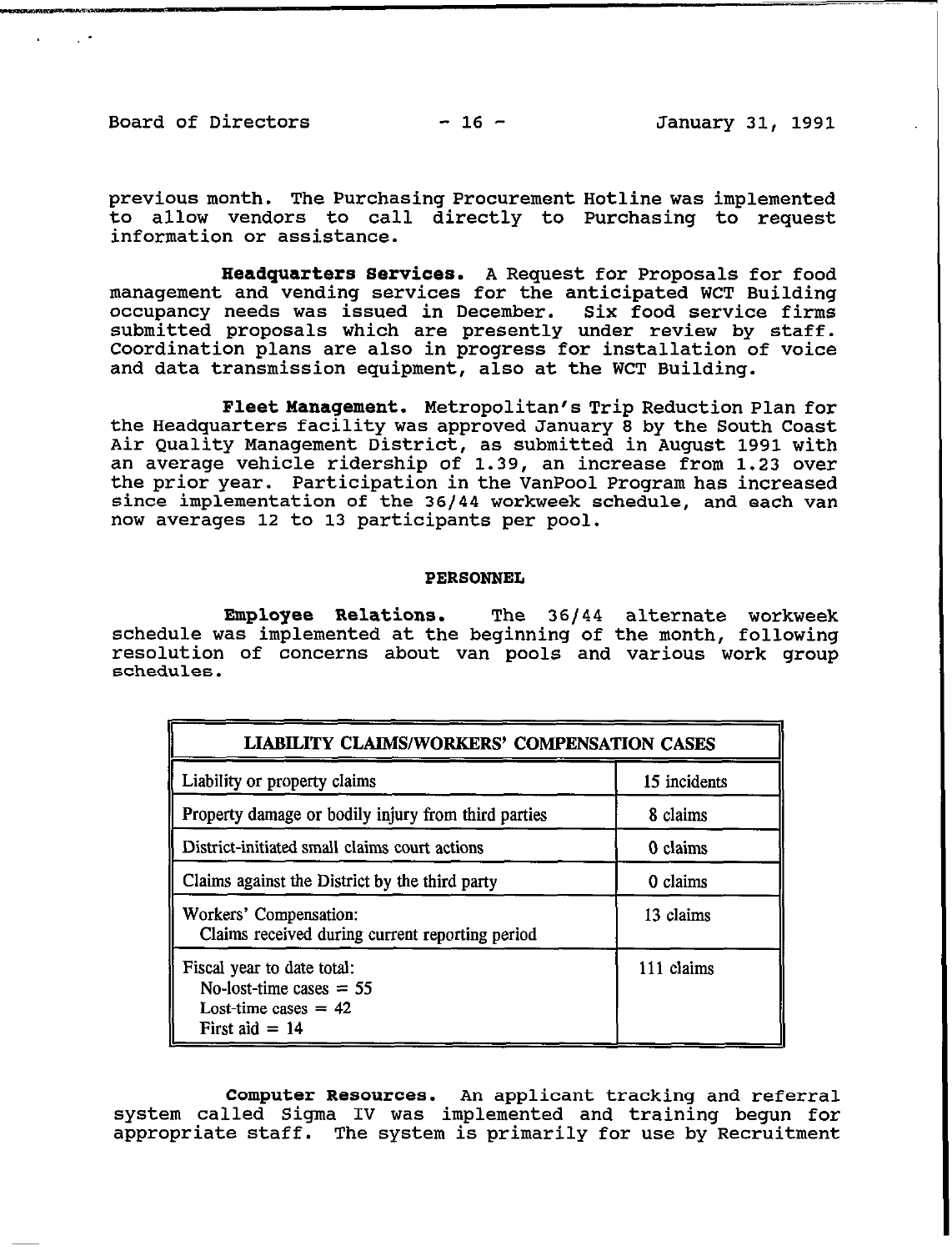Board of Directors - 17 - January 31, 1991

 $\sigma_{\rm c}$  -  $\sigma_{\rm c}$  -  $\sigma_{\rm c}$ 

and Selection personnel for tracking purposes, data collection, organization of policies and procedures, report generation, and letters and forms generation.

Miscellaneous. The partial hiring freeze that was begun October 11, **1991** is still in effect. A total of 850 resumes and applications were received during the month.

### RIGHT OF WAY AWD LAWD

Eastside Reservoir/Domenigoni Site. Escrows closed during the month for four parcels, escrows were opened for two parcels, and negotiations are continuing for the additional six parcels that have been appraised.

Annexations. Two requests for reaffirmation of formal approval for concurrent annexations to Eastern Municipal Water District and Metropolitan, and one request for formal approval were approved **at the** January Board meeting. Annexation charges computed for the 658.14 acre annexations total \$491,666.

#### PUBLIC AFFAIRS

Media. Media interest continued to center on the District's expected water rate increase and alternatives for its \$50 million firm revenue charge. Other issues of media interest included the drought and recent storms, the Garvey Reservoir project, the toilet retrofit program with the City of Los Angeles, Metropolitan's desalination studies and reclamation efforts, and the Skinner plant expansion.

Government Relations. Matters of **interest to** government officials and representatives during the month **included transfer** of agricultural water to urban areas, possible modifications of provisions of the Endangered Species Act, water supply issues, the listing of the Delta smelt as a threatened species, Garvey Reservoir, water rate increase proposals, and the **parcel tax** issue.

#### FIWAWCB

1992-93 Water Rates. In written communication to the Water Problems Committee, recommended water rates were presented for 1992-93, based on 2.0 million AF and a net water revenue requirement of \$549.9 million as set by the Finance and Insurance Further recommendation was that the noninterruptible rate increase by \$47/AF; the **seasonal storage** rate by \$38/AF; the treatment surcharge by \$14/AF; and the seasonal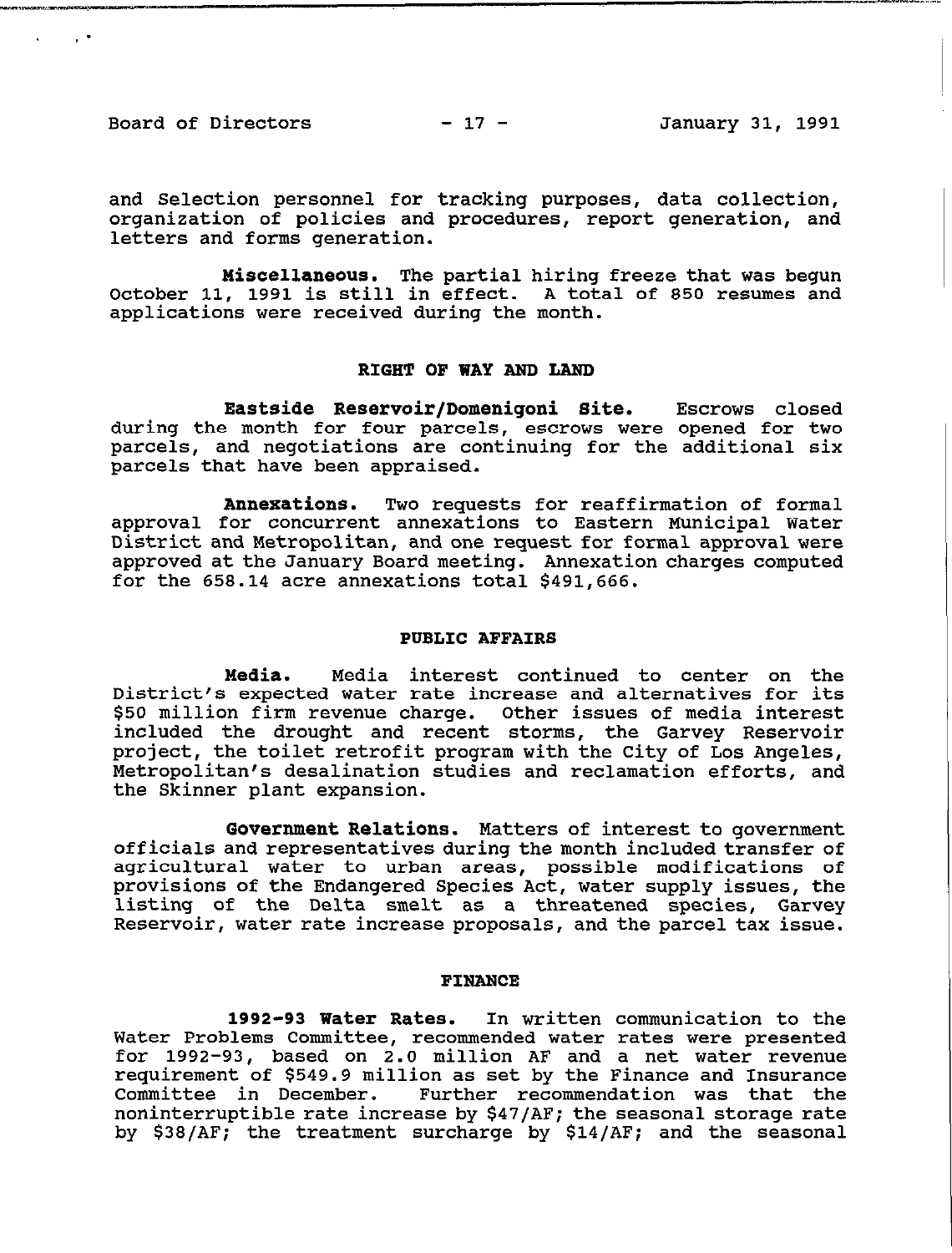-. ,-

treatment surcharge by \$11/N?. A rate for the interruptible class of service has not been recommended. The Water Problems Committee scheduled a public hearing for February 18, 1992 at 10 a.m., at which interested parties may present their views regarding the recommended rates.

1992-93 Annual **Budget.** Division, branch, and section managers were notified of corporate objectives for the coming year, and were provided detailed guidelines for preparing the 1992-93 annual budget in accordance with the five-point cost reduction program implemented in October 1991. This program will be the basis for developing **O&M** budget proposals for the next fiscal year.

Revenue Design Study. Proposals were received from eight firms in response to a request for proposals to perform a revenue design study. The successful bidder is anticipated to begin work in early February.

Firm Revenue Sources. In conjunction with the Water Standby/Availability of Service Charge Study, the consultant is collecting data on all property within the District's service area and preparing an engineering **report to** identify benefits associated with proposed parcel charges. A resolution of intention will be presented to the Board in February.

Commercial Paper Program. Rates as low as 2.5 percent were achieved in rollovers of the outstanding paper during the month. For budget purposes, a rate of 5.0 percent had been assumed. The debt service savings will reduce the required draw on reserves to balance the 1991-92 budget.

DWR Debt Management. Metropolitan provided information as requested to agencies assigning ratings to DWR's refunding bonds, and was later advised that DWR would maintain its double-A ratings. The financial condition of Metropolitan is a major factor in the rating process of DWR's bonds. The sale was very successful with an average rate of about 6.37 percent. The savings to Metropolitan are being determined and will be reported as soon as the analysis is completed. Some of the savings will result in a project interest rate adjustment (an up-front cash payment to Metropolitan), and other savings will be spread over time with lower payments required of Metropolitan each January and July.

## **Environmental Compliance**

**Remediation Reports.** Bioremediation of the contaminated soil from a gasoline spill at Hinds began in December. The Riverside County Environmental Health Department was notified